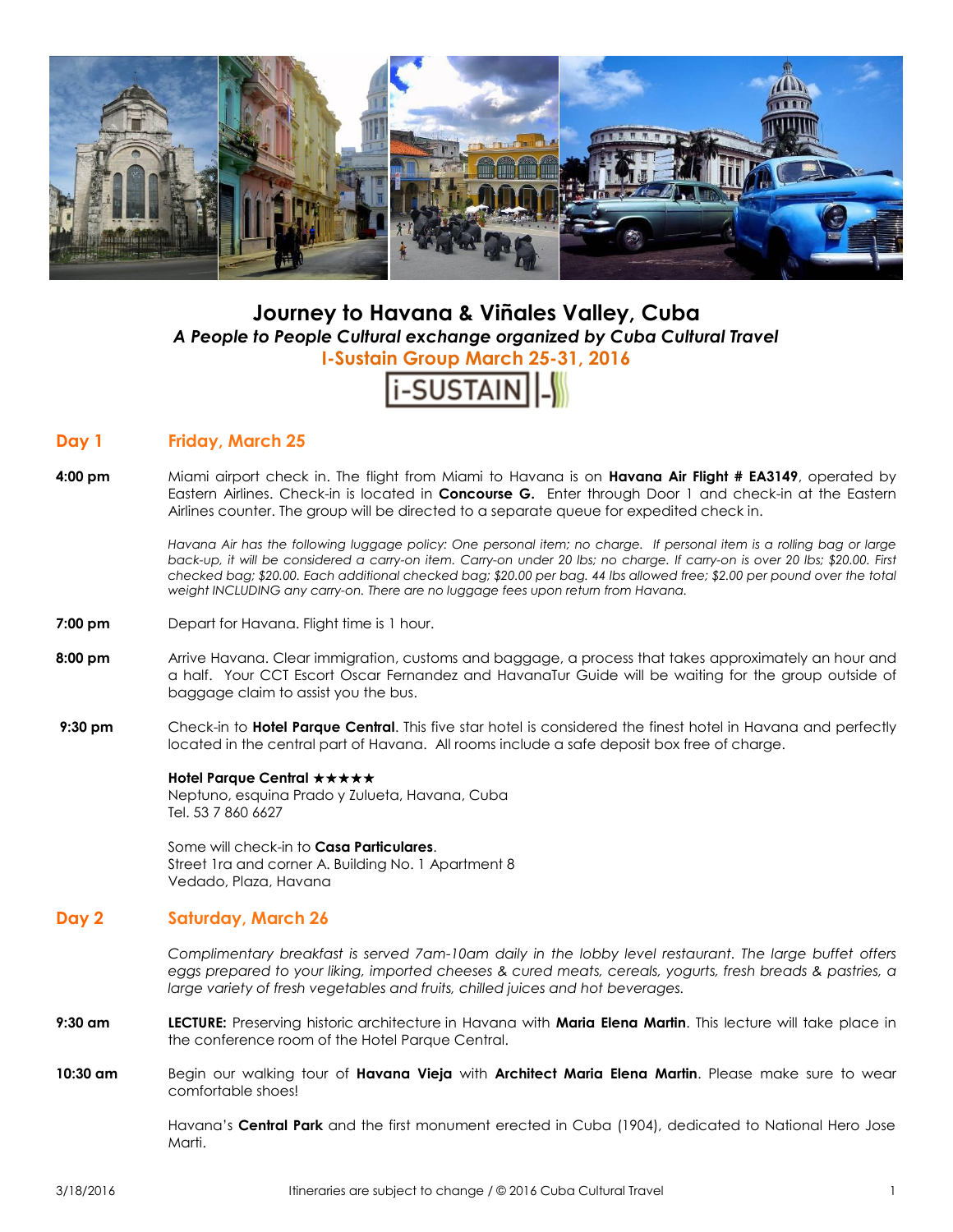The **Capitolio Nacional,** a fabulous monumental building inspired in the Capitol model and built in 1929 by Cuban and foreign artists. Gardens designed by famous French landscaper Jean Claude Nicolas Forestier.

**Parque de la Fraternidad**.This is "Old Taxi" central; here you will find all make and models of American cars from the 50's. It is a great opportunity to mingle and converse with taxi drivers and engage in their favorite subject; their cars.

The **Bacardi Building**, erected in 1930 and remaining today one of the most fabulous examples of art deco in Cuba.

The **Sevilla Hotel**, remodeled in 1923 by the American firm of Schultze & Weaver, and the recently restored lavish **Palacio de los Matrimonios,** the former **Casino Espanol of Havana,** built in 1914 by Luis Dediot.

Stroll **Obispo Street**, a pedestrian promenade, stopping at some of the most significant buildings like the Art Deco Style La Moderna Poesia, the Ambos Mundos Hotel, and the banks of the former Havana Wall Street.

Visit the **Plaza de Armas,** a scenic tree-lined plaza formerly at the center of influence in Cuba. It is surrounded by many of the most historic structures in Havana as well as important monuments.

**1:00 pm** Lunch at **Paladar Mercaderes.** This impeccably restored mansion is a welcome retreat from the bustling streets of the old city.

> Visit the **Plaza Vieja.** This plaza is the oldest plaza in Havana, dating from the 16th century. Learn about the massive historic preservation program which began in this Plaza under the leadership of City Historian, Eusebio Leal.

Visit **Camera Obscura** for a bird's eye view of the city.

We stroll through the **Plaza de San Francisco**, a cobbled plaza surrounded by buildings dating from the 18<sup>th</sup> century, dominated by the baroque **Iglesia and Convento de San Francisco** dating from 1719.

- **4:30 pm** Return to the Hotel.
- **6:00 pm** Cocktails with local artists at **Fabrica de Arte Cuba.** This former tramway power plant located in the Vedado neighborhood was built in the beginning of the XX Century and is the most current collaborative art project in Havana. We will invite, among others, photographer Enrique Rottenberg, Curator Nelson Herrera of the Wilfredo Lam Center, and Nelson Rodríguez FAC Curator and Director of Fototeca.
- **7:30 pm** Dinner at **Paladar Atelier** with renowned architect, urban planner, professor, and author **Miguel Coyula***.*
- **9:30 pm** OPTIONAL: Visit to the **World Famous Tropicana** nightclub. *(Individual pays ticket fees, transportation provided for 10+)*

## **Day 3 Sunday, March 27**

**8:00 am** Transfer to **Hotel Montehabana** Hotel for bike fitting and safety briefing. Mineral water will be provided here so please bring your own water bottle or camelbak to fill up before setting off on the city tour. The idea of this morning's ride is to enjoy a panoramic tour of Havana from your cycle. We will aim to stay together and at some stages we will ask you to cycle together in a peloton for your own security.

> Traffic in Havana is light compared to most cities but the condition of the roads means that you must be extra vigilant for pot-holes!

**8:00 am** Set off in a peloton from the **Hotel Montehabana** and cycle north and towards the coast. We reach **La Puntilla** where we make a short stop to take pictures and enjoy the view over the mouth of the **Almendares River** and towards Vedado.

> We pass over 5ta Avenida and heading for the **Bosque Metropolitano**, a shady road which runs along the Almendares River and gives unexpected and lovely views of tropical forest right in the middle of Havana. We have a short stop for photos before climbing the steep hill toward Plaza district as we make our way to **Revolution Square**. Here we have time for pictures on this iconic plaza.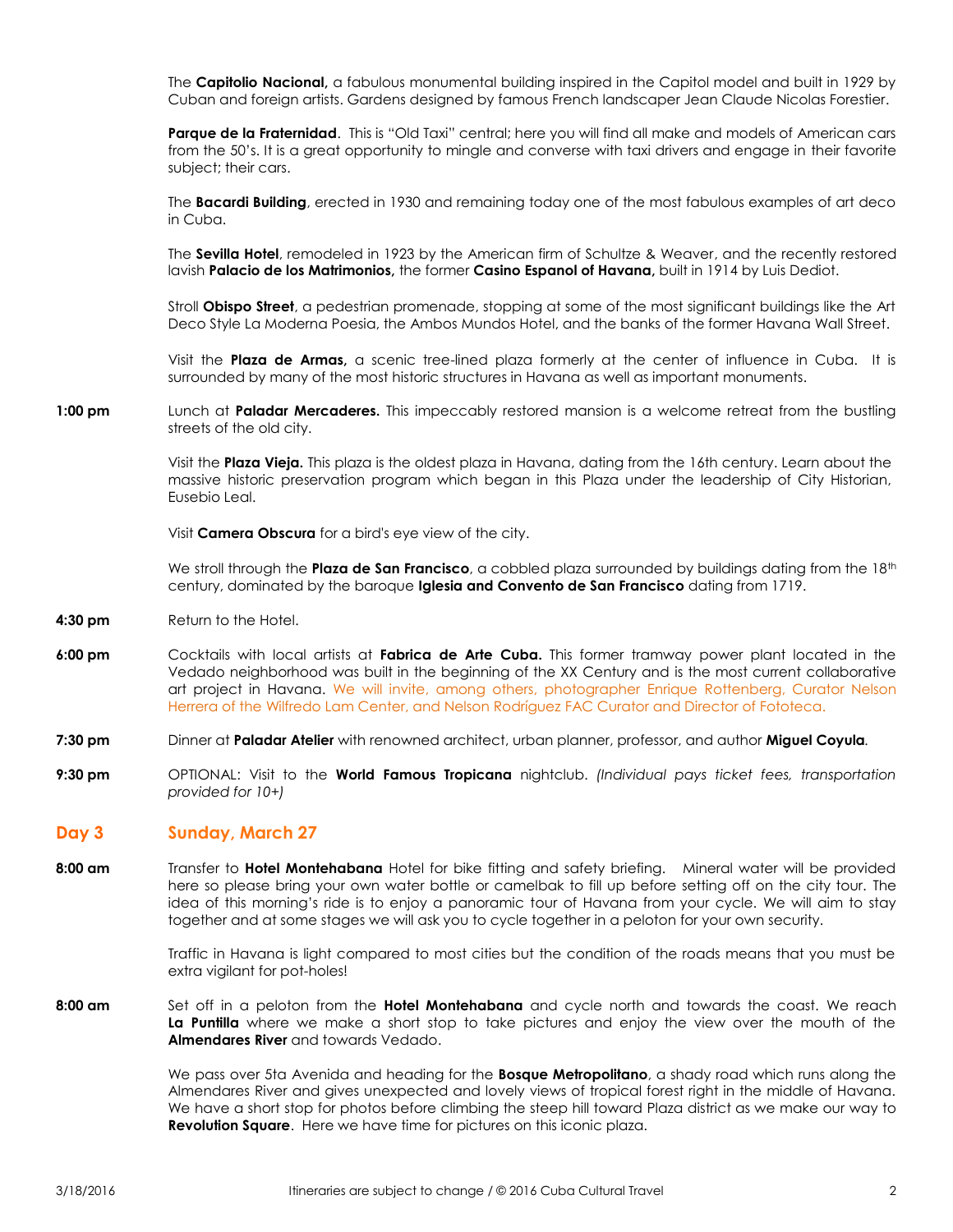Getting back onto our bikes we head back toward the sea and then cut through **Vedado** toward the Hotel Nacional. We take San Lazaro Street and then head down San Rafael, a lively street that runs through the heart of Centro Havana.

We emerge in Havana's Chinatown and weave our way through the streets behind the Capitolio before heading toward the Havana railway terminal. Our final cycle is along the waterfront to Central Havana.

**1:00 pm** Lunch at **La Guarida** in Central Havana**.** This is one of the best restaurants in Havana and famous not only for its delectable dining, but also as the location for the film "Strawberry and Chocolate." It is housed on the third floor of a large, old town house carrying the charming ambience of the 1920's.

Afternoon Free. **Havana Motor Club Racing Schedule pending.**

#### **7:30 pm** Dinner at **La Terrazas**.

Evening entertainment to be determined.

### **Day 4 Monday. March 28**

- **10:00 10:00 am** Attend a private dance performance of the **Compañia Irene Rodríguez.** We will receive a warm welcome by Irene and her company at the **Centro Asturianos.** Irene is considered by many to be the finest flamenco dancer in Cuba. (With GeoEx)
- **11:15 am** Depart for our visit to the former residence of **Ernest Hemingway**, **La Finca Vigía.** This beautiful estate, known as La Vigía was his primary residence in Cuba during some of his most productive years. The house remains completely intact and looks exactly as Hemingway left it 60 years ago.
- **1:00 pm** Lunch at the **Paladar Ajiaco** in Cojimar**.**
- **3:00 pm** Continue to the **Callejon de Hamel** for a tour of the sculptures and murals that define this community's creativity. Influenced by local artist **Salvador González Escalona**, the people have decorated their hometown in a celebration of Afro-Cuban culture.

*"As the story goes, Salvador (as almost everyone calls him) came to the alley to paint a mural on a friend's house and wound up painting everything else within reach. The neighbours, some alarmed to see this metamorphosis taking place on their street, got involved. "The reaction was amazing," Salvador recalls. "People came up to me and said, 'Maestro, I have a little bit of red paint,' or yellow, or a little printing dye. I wound up painting with whatever materials turned up." - SOURCE, Havana Cultura*

Visit to the **Arts and Crafts market**, a great place to interact with local, everyday artisans. You'll find just about anything here, a great place to find souvenirs or gifts for your friends and family back home.

- **5:00 pm** Return to the hotel. Remainder of afternoon free.
- **7:00 pm** Dinner at **Los Naranjos** in **Vedado** followed by No-Host drinks at the historic **Hotel Nacional de Cuba** overlooking the [Malecón](http://en.wikipedia.org/wiki/Malecon,_Havana) and the Straits of Florida. When it opened in 1930, Cuba was a prime travel destination many illustrious guests including [Frank Sinatra,](http://en.wikipedia.org/wiki/Frank_Sinatra) [Ava Gardner,](http://en.wikipedia.org/wiki/Ava_Gardner) [John Wayne,](http://en.wikipedia.org/wiki/John_Wayne) [Marlene Dietrich,](http://en.wikipedia.org/wiki/Marlene_Dietrich) [Marlon Brando,](http://en.wikipedia.org/wiki/Marlon_Brando) an[d Ernest Hemingway.](http://en.wikipedia.org/wiki/Ernest_Hemingway)

Return to the hotel via Taxi.

Tonight you may choose to venture on your own for a nightcap at **Bar Floridita** in Havana Vieja – a short and easy stroll from the Hotel. This popular tourist destination and hangout of Hemingway offers the legendary Daquiri, live music and a life size bronze of a smiling Hemingway leaning against the bar – a great photo opportunity.

Also see the recently refurbished **Sloppy Joe's** – another Hemingway hang out located steps from the hotel.

#### **Day 5 Tuesday, March 29**

**9:00 am** Meet in the Hotel lobby and board bus for our day trip to **Viñales Valley.** Considered by many to be the most beautiful place in Cuba, the **Viñales Valley National Monument** holds stunning landscapes and jaw dropping vistas. The area is also famous for being the premier tobacco growing area in the world. This is a photographer's paradise!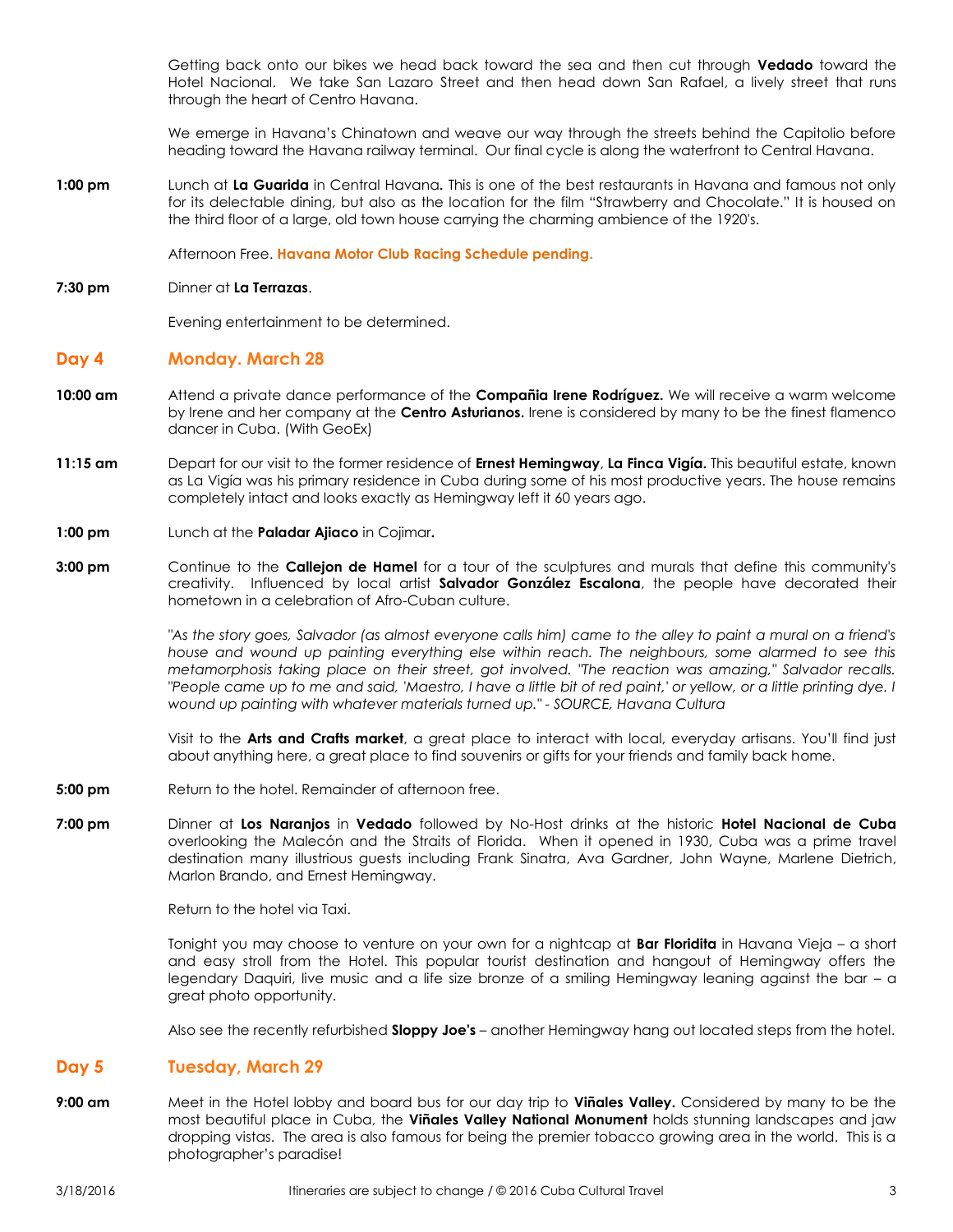Meet local ecotourism specialist and entrepreneur **Yaniel Luis Alvarez.**

Visit the **Despalillo** for a presentation of tobacco processing and a cigar rolling demonstration.

- **1:00 pm** Arrive at **Finca Confianza** in the valley with stunning views of the mogotes. We will learn about the production of a multitude of organic fruits, vegetables, grain and tobacco. Lunch will be a community event on the farm where we will be served a variety of organic fresh vegetables, fruits, chicken and roasted pork. This is a true field to table dining experience.
- **2:30 pm** Visit the home of **Ramón Vázquez León**, an artist born in Viñales, Pinar del Río, who graduated from the National School of Fine Arts in Havana. Ramon creates fantastic worlds full of allusions with his bright colors.

Following this visit we will continue to explore the **Viñales Valley** on foot for an easy stroll with our local guide**.** We will visit with rural farmers and sample some of their fresh produce. We will visit the tobacco farms and drying barns that produce the world's finest cigars and enjoy a cigar rolling demonstration.

**4:00 pm** Depart for Havana.

Dinner on your own. Some may choose **Habana 61** located near the **Museo de la Revolucion** or **Porto Habana** in Vedado. Reservations can be made for those who choose.

## **Day 6 Wednesday, March 30**

- **10:00 am** Visit the **Museum of Cuban Art**. We will be greeted by art historian **Aylet Ojeda**. The museum is dedicated exclusively to Cuban Art from the earliest days of colonialism to the latest generation of Cuban artists.
- **11:30 am** Guided tour of **Escuela de Taller,** a teaching facility dedicated to the restoration of Havana Vieja. This project is preserving the architectural history and cultural heritage of the city by teaching builders, woodworkers, metal workers the skills needed to restore and preserve the authenticity of important buildings. Our guide and technical specialist, **Juan Jésus Gesen Musa**, will take us on a tour of the facilities and introduce us to students.
- **1:00 pm** Lunch at **Paladar Río Mar** in Miramar.
- **2:30 pm** Artist Studio Visit: **The Merger**. A collaborative venture created under the name of "The Merger" consisting of artists **Mario Miguel Gonzalez** (Mayito), **Niels Moleiro Luis**, and **Alain Pino**. The Merger recreates ubiquitous and mundane objects on a grand scale, presenting palatable socio-political metaphors to their viewers.
- **3:30 pm** Artist studio visit at **3/31.** This new cooperative is home to three young and very talented Cuban artists: **Adrian Fernandez**, **Alex Hernandez** & **Frank Mujica**. They belong to an emerging constellation within the island's contemporary visual arts scene working in three different mediums (photography, painting, and drawing) and refined technique.
- **4:30 pm** Visit the village of Jaímanitas and the home & studio of artist **José Fuster**, who has made a major contribution to rebuilding and decorating the neighborhood. Jaímanitas is now a unique work of public art where Fuster and his neighbors have decorated over 80 houses with colorful ornate murals and domes.
- **5:30 pm** Return to the hotel.
- **7:00 pm** Dinner and cocktails at private home with the presence of Cuban contemporary artists and an art curator invited to discuss current trends on Cuban art**.**
- **9:00 pm** Visit to the **World Famous Tropicana** nightclub. *(Individual pays ticket fees, transportation provided for 10+.)*
- **Day 7 Thursday, March 31**
- **10:30 am** Hotel check-out and depart for airport.
- 2:00pm Flight departs Havana for Miami on Havana Air Flight EA3144, operated by Eastern Airlines. Flight duration is 1 hour.
- **3:00pm** Arrive in Miami. Clear customs and connect with flights home.